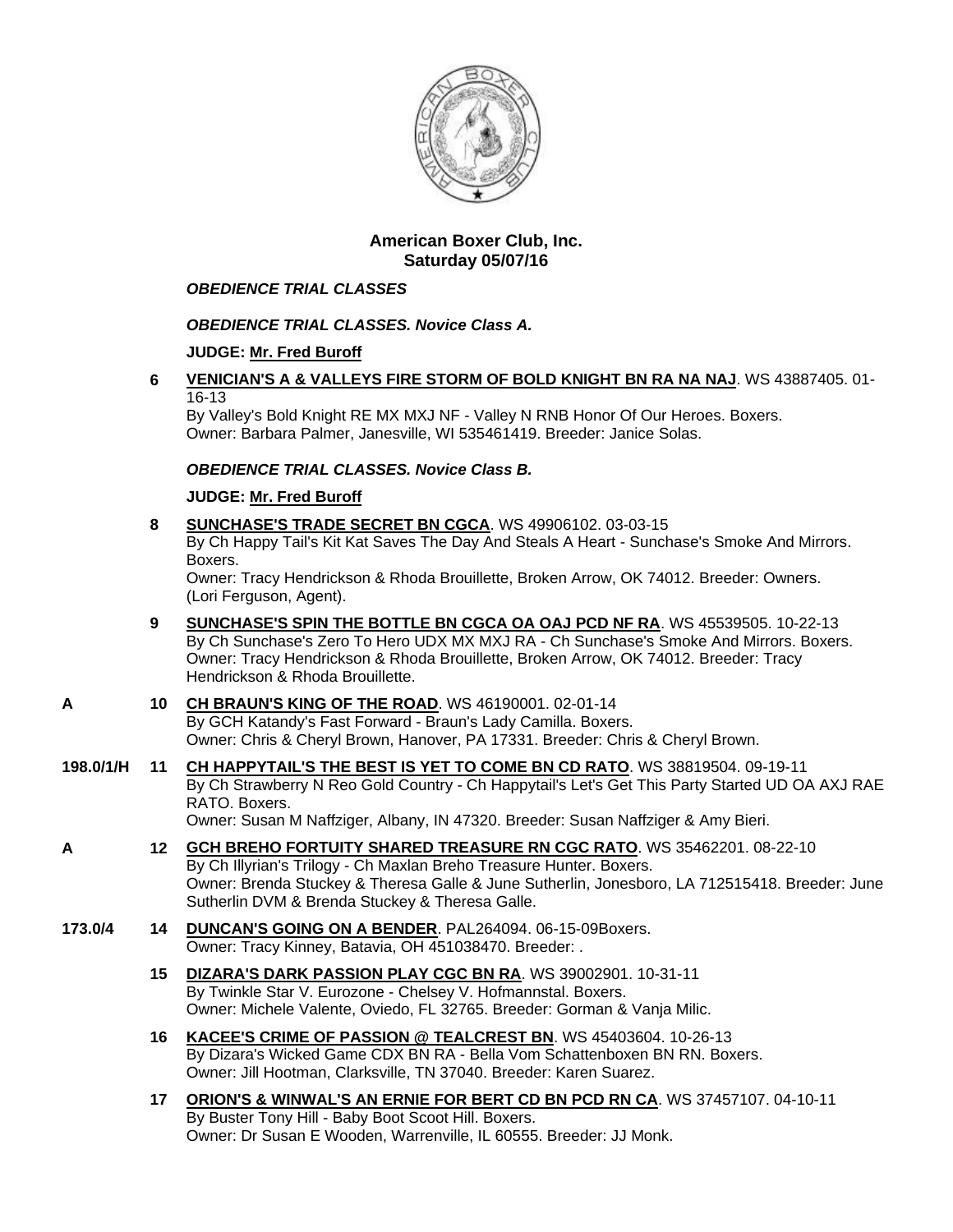#### **193.5/W/2 18 [KILLIAN PEEKABOO HIRSCH V BIG MAC BN](http://infodog.com/my/drlookup2.htm?makc=WS%2043747705&mdog=Killian+Peekaboo+Hirsch+V+Big+Mac+BN&wins=all)**. WS 43747705. 03-31-13 By Eloy Von Haus Sonnenstrahl - Falk Z Ringu Von Der Big Mac. Boxers. Owner: Christina Hirsch & Jeannie Mcelroy, Rocky River, OH 44116. Breeder: Jeannie Mcelroy.

#### **180.5/3 19 [DEBLYN INDOMITABLE SPIRIT BN RN TD HT CGC](http://infodog.com/my/drlookup2.htm?makc=WS%2045881502&mdog=DebLyn+Indomitable+Spirit+BN+RN+TD+HT+CGC&wins=all)**. WS 45881502. 12-02-13 By Ch Storybook Page After Page - Ch Peprhl Life's A Dance With DebLyn VCD1 BN GN RE TDX HT PT. Boxers. Owner: Debra L Owens & Robert L Owens, Luther, IA 50152. Breeder: Debra Owens & Caitlyn Owens & Sue Ann Thompson.

### *OBEDIENCE TRIAL CLASSES. Open Class A.*

### **JUDGE: [Mr. Fred Buroff](http://infodog.com/show/judge/jdgprofile.htm?jn=5277)**

- **195.0/2 11 [CH HAPPYTAIL'S THE BEST IS YET TO COME BN CD RATO](http://infodog.com/my/drlookup2.htm?makc=WS%2038819504&mdog=Ch+Happytail%27s+The+Best+Is+Yet+To+Come+BN+CD+RATO&wins=all)**. WS 38819504. 09-19-11 By Ch Strawberry N Reo Gold Country - Ch Happytail's Let's Get This Party Started UD OA AXJ RAE RATO. Boxers. Owner: Susan M Naffziger, Albany, IN 47320. Breeder: Susan Naffziger & Amy Bieri.
- **197.0/1 20 [OLYMPIC'S COVERT OPERATION CD](http://infodog.com/my/drlookup2.htm?makc=WS%2043727804&mdog=Olympic%27s+Covert+Operation+CD&wins=all)**. WS 43727804. 11-29-12 By GCH Encore's War Games - Olympic's Harbor Breeze. Boxers. Owner: Lynn M Ochoa, Swanton, OH 43558. Breeder: Julie Wilmore & Manuel E Martinez.

### *OBEDIENCE TRIAL CLASSES. Open Class B.*

### **JUDGE: [Mr. Fred Buroff](http://infodog.com/show/judge/jdgprofile.htm?jn=5277)**

- **23 [SUNCHASE'S MAN IN BLACK CDX BN GN RE CA DN](http://infodog.com/my/drlookup2.htm?makc=WS%2035563704&mdog=Sunchase%27s+Man+In+Black+CDX+BN+GN+RE+CA+DN&wins=all)**. WS 35563704. 10-14-10 By Breezewoods Lord Of Wystmont - Sunchase's Little Black Dress. Boxers. Owner: Shirley Williams & Tracy L Hendrickson, Fort Smith, AR 72902078. Breeder: Tracy Hendrickson & Rhoda Goselin-Brouillette.
- **24 [CH PEPRHL LIFE'S A DANCE WITH DEBLYN VCD2 BN RE TDX OA OAJ HT PT](http://infodog.com/my/drlookup2.htm?makc=WS%2030844201&mdog=Ch+Peprhl+Life%27s+A+Dance+With+DebLyn+VCD2+BN+RE+TDX+OA+OAJ+HT+PT&wins=all)**. WS 30844201. 06-29-09 By Ch OTCH Regal's Heeere's Johnny UDX RN - Ch Peprhl Will You Dance Marbo CD RE AX AXJ

OF. Boxers.

Owner: Debra Owens & Caitlyn Owens, Luther, IA 501520357. Breeder: Sue Ann Thompson.

**25 [INDIGO'S WYNNING IZ EZ CDX GN RE CA](http://infodog.com/my/drlookup2.htm?makc=WS%2034020401&mdog=Indigo%27s+Wynning+Iz+Ez+CDX+GN+RE+CA&wins=all)**. WS 34020401. 05-28-10 By Storybook Page After Page - Indigo's Luck Be A Lady V Turo. Boxers. Owner: Shirley Williams, Fort Smith, AR 72902078. Breeder: Diane Monson & Lynn Cooch.

# **26 [CH HAPPYTAIL'S LET'S GET THIS PARTY STARTED UD RAE OA AXJ RATO](http://infodog.com/my/drlookup2.htm?makc=WS%2027791701&mdog=Ch+Happytail%27s+Let%27s+Get+This+Party+Started+UD+RAE+OA+AXJ+RATO&wins=all)**. WS 27791701. 09- 05-08

By Ch Breezewood's Lord Of Wystmont CDX RE - Onesti's Happy Tail's Debutante. Boxers. Owner: Susan M Naffziger, Albany, IN 47320. Breeder: Amy Bieri.

**195.0/1/HC 27 [SUNCHASE'S LITTLE PINK RIBBON UD MX MXJ OF RAE BN CGCA CA](http://infodog.com/my/drlookup2.htm?makc=WS%2035563707&mdog=Sunchase%27s+Little+Pink+Ribbon+UD+MX+MXJ+OF+RAE+BN+CGCA+CA&wins=all)**. WS 35563707. 10-14-10 By Ch Breezewood's Lord Of Wystmont CDX RA - Sunchase's Little Black Dress UDX AX AXJ RA CA OF. Boxers.

Owner: Tracy Hendrickson & Rhoda Brouillete, Broken Arrow, OK 740129426. Breeder: Tracy Hendrickson & Rhoda Brouillette.

**28 [SUNCHASE'S RUNNING THE RED UD MX MXJ CA CGCA OF RAE](http://infodog.com/my/drlookup2.htm?makc=WS%2035563706&mdog=Sunchase%27s+Running+The+Red+UD+MX+MXJ+CA+CGCA+OF+RAE&wins=all)**. WS 35563706. 10-14-10 By Ch Breezewood's Lord Of Wystmont CDX RA - Sunchase's Little Black Dress UDX RA MX MXJ OF CA CGCA. Boxers. Owner: Tracy L Hendrickson & Rhoda Brouillette, Broken Arrow, OK 740129426. Breeder: Tracy Hendrickson.

#### **190.5/3 29 [SUNCHASE'S LIGHTNING STRIKES TWICE UDX MX MXJ OF CA CGCA MXB RAE](http://infodog.com/my/drlookup2.htm?makc=WS--28777107&mdog=Sunchase%27s+Lightning+Strikes+Twice+UDX+MX+MXJ+OF+CA+CGCA+MXB+RAE&wins=all)**. WS-- 28777107. 12-03-08 By Ch Halcyon Fire King - Simply Eclipsed RN. Boxers.

Owner: Tracy L Hendrickson & Rhoda Brouillette, Broken Arrow, OK 740129426. Breeder: Rhoda Brouillette.

**194.0/2 30 [TEALCREST'S BECK AND CALL CDX AX AXJ](http://infodog.com/my/drlookup2.htm?makc=WS%2040917801&mdog=Tealcrest%27s+Beck+And+Call+CDX+AX+AXJ&wins=all)**. WS 40917801. 03-12-12

By Ch Tealcrest's Luck Of The Irish CD RA AX AXJ NF CA - Miro-Tealcrests What's UR Name RN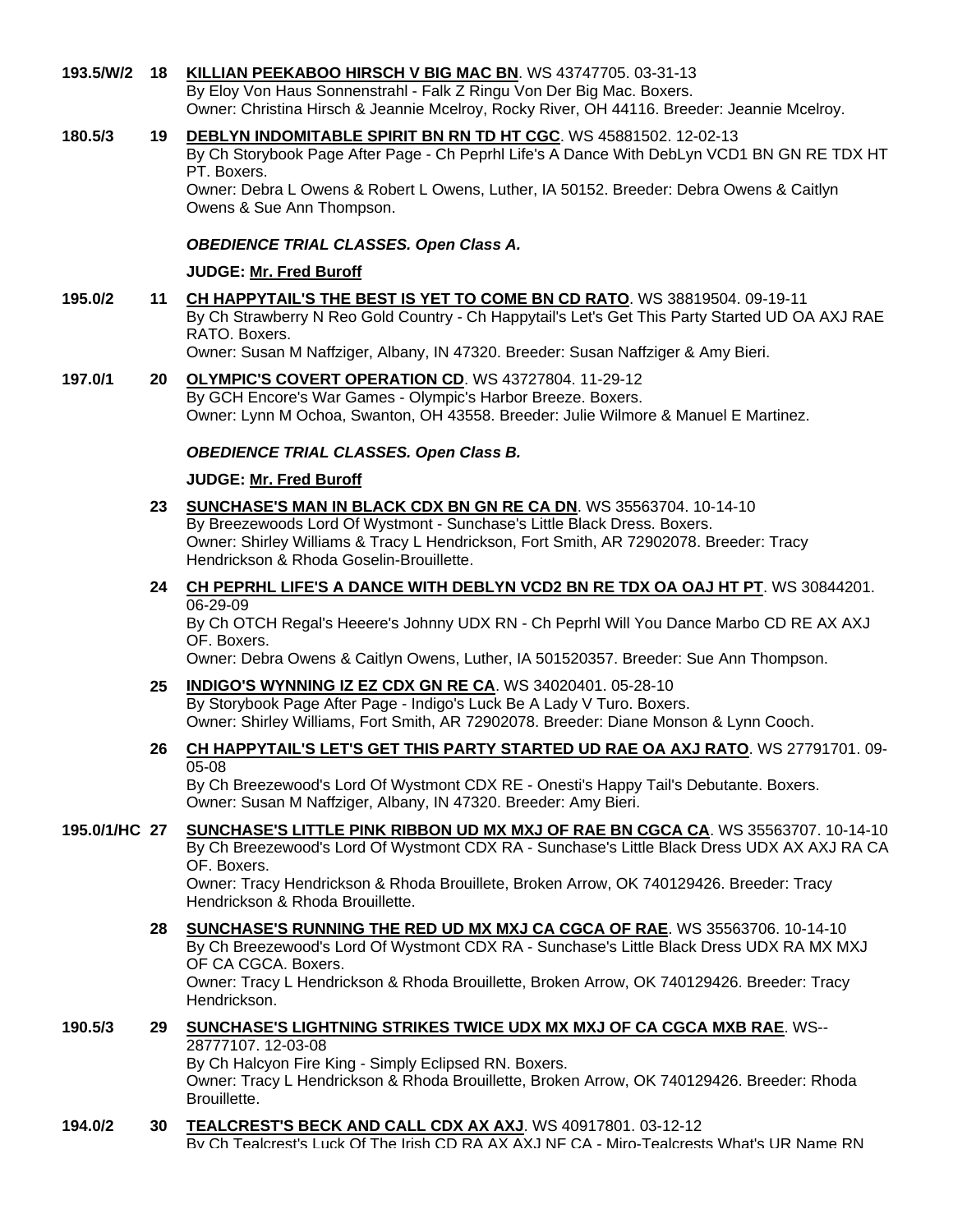CA. Boxers.

Owner: Mary Nee & Jill Hootman, Fairview Heights, IL 622083524. Breeder: Jill C Hootman & Robin Kennedy.

### *OBEDIENCE TRIAL CLASSES. Utility Class A.*

### **JUDGE: [Mr. David W. Haddock](http://infodog.com/show/judge/jdgprofile.htm?jn=18846)**

**31 [HABERL'S LOVE OVER GOLD CDX BN GN RE CA](http://infodog.com/my/drlookup2.htm?makc=WS%2031868202&mdog=Haberl%27s+Love+Over+Gold+CDX+BN+GN+RE+CA&wins=all)**. WS 31868202. 09-19-09

By Ch Guapo Soto - Ch Haberl's Forever Young CD RE. Boxers. Owner: Maryjane Alencewicz & BJ Barnhart, Montverde, FL 34756. Breeder: Maryjane Alencewicz & BJ Barnhart & Don Garrett & J Haberl.

**32 [MACH SHIRA'S KAHLUA SHE'S SO FREAKIN CUTE CDX GN RAE MX MXB MXJ MJB MXF](http://infodog.com/my/drlookup2.htm?makc=WS%2023774602&mdog=MACH+Shira%27s+Kahlua+She%27s+So+Freakin+Cute+CDX+GN+RAE+MX+MXB+MXJ+MJB+MXF&wins=all)**. WS 23774602. 11-03-07

By Can-Cia's Hard Day's Night - Remy Leadoo RN. Boxers. Owner: Erin & Tom Rezmer, Lombard, IL 60148. Breeder: Kim Northcutt & Rose Northcutt.

### *OBEDIENCE TRIAL CLASSES. Utility Class B.*

### **JUDGE: [Mr. David W. Haddock](http://infodog.com/show/judge/jdgprofile.htm?jn=18846)**

**194.5/1 27 [SUNCHASE'S LITTLE PINK RIBBON UD MX MXJ OF RAE BN CGCA CA](http://infodog.com/my/drlookup2.htm?makc=WS%2035563707&mdog=Sunchase%27s+Little+Pink+Ribbon+UD+MX+MXJ+OF+RAE+BN+CGCA+CA&wins=all)**. WS 35563707. 10-14-10 By Ch Breezewood's Lord Of Wystmont CDX RA - Sunchase's Little Black Dress UDX AX AXJ RA CA OF. Boxers.

Owner: Tracy Hendrickson & Rhoda Brouillete, Broken Arrow, OK 740129426. Breeder: Tracy Hendrickson & Rhoda Brouillette.

**28 [SUNCHASE'S RUNNING THE RED UD MX MXJ CA CGCA OF RAE](http://infodog.com/my/drlookup2.htm?makc=WS%2035563706&mdog=Sunchase%27s+Running+The+Red+UD+MX+MXJ+CA+CGCA+OF+RAE&wins=all)**. WS 35563706. 10-14-10 By Ch Breezewood's Lord Of Wystmont CDX RA - Sunchase's Little Black Dress UDX RA MX MXJ OF CA CGCA. Boxers. Owner: Tracy L Hendrickson & Rhoda Brouillette, Broken Arrow, OK 740129426. Breeder: Tracy Hendrickson.

### **29 [SUNCHASE'S LIGHTNING STRIKES TWICE UDX MX MXJ OF CA CGCA MXB RAE](http://infodog.com/my/drlookup2.htm?makc=WS--28777107&mdog=Sunchase%27s+Lightning+Strikes+Twice+UDX+MX+MXJ+OF+CA+CGCA+MXB+RAE&wins=all)**. WS-- 28777107. 12-03-08

By Ch Halcyon Fire King - Simply Eclipsed RN. Boxers. Owner: Tracy L Hendrickson & Rhoda Brouillette, Broken Arrow, OK 740129426. Breeder: Rhoda Brouillette.

**30 [TEALCREST'S BECK AND CALL CDX AX AXJ](http://infodog.com/my/drlookup2.htm?makc=WS%2040917801&mdog=Tealcrest%27s+Beck+And+Call+CDX+AX+AXJ&wins=all)**. WS 40917801. 03-12-12

By Ch Tealcrest's Luck Of The Irish CD RA AX AXJ NF CA - Miro-Tealcrests What's UR Name RN CA. Boxers.

Owner: Mary Nee & Jill Hootman, Fairview Heights, IL 622083524. Breeder: Jill C Hootman & Robin Kennedy.

*OBEDIENCE TRIAL CLASSES. Beginner Novice Class A.*

#### **JUDGE: [Mr. David W. Haddock](http://infodog.com/show/judge/jdgprofile.htm?jn=18846)**

**195.5/1 33 [LYRIC 'N LEMKO'S GIRL ON FIRE](http://infodog.com/my/drlookup2.htm?makc=WS%2049945202&mdog=Lyric+%27N+Lemko%27s+Girl+On+Fire&wins=all)**. WS 49945202. 03-14-15

By GCH Salgray N Lemko's Gangnam Style - Ch Lemko Walk A Mile In My Shoes At Lyric. Boxers. Owner: Sue Simon & Dennis Simon, Scotch Plains, NJ 07076. Breeder: Sue Simon & Dennis Simon & Jessica Kozel.

#### *OBEDIENCE TRIAL CLASSES. Beginner Novice Class B.*

#### **JUDGE: [Mr. David W. Haddock](http://infodog.com/show/judge/jdgprofile.htm?jn=18846)**

- **14 [DUNCAN'S GOING ON A BENDER](http://infodog.com/my/drlookup2.htm?makc=PAL264094&mdog=Duncan%27s+Going+On+A+Bender&wins=all)**. PAL264094. 06-15-09Boxers. Owner: Tracy Kinney, Batavia, OH 451038470. Breeder: .
- **34 [DREAMIN' OF DIXIE SKIES'](http://infodog.com/my/drlookup2.htm?makc=PAL266741&mdog=Dreamin%27+Of+Dixie+Skies%27&wins=all)**. PAL266741. 01-09-12Boxers. Owner: Melissa Rogers, Waynesville, OH 45068. Breeder: .
- **191.0/1 35 [GCHS SCHMIDT'S-GC MOOSE A MOOSE OA OAJ OF OAP NJP CA](http://infodog.com/my/drlookup2.htm?makc=WS%2029070301&mdog=GCHS+Schmidt%27s-GC+Moose+A+Moose+OA+OAJ+OF+OAP+NJP+CA&wins=all)**. WS 29070301. 12-31-08 By GCH Raineylane-Studio DaVinci - Schmidt's Mystic Run At Heart Acre. Boxers. Owner: Tammy Davison & Juli Schmidt & Cindy Yaeger, Freeland, MI 486238855. Breeder: Juli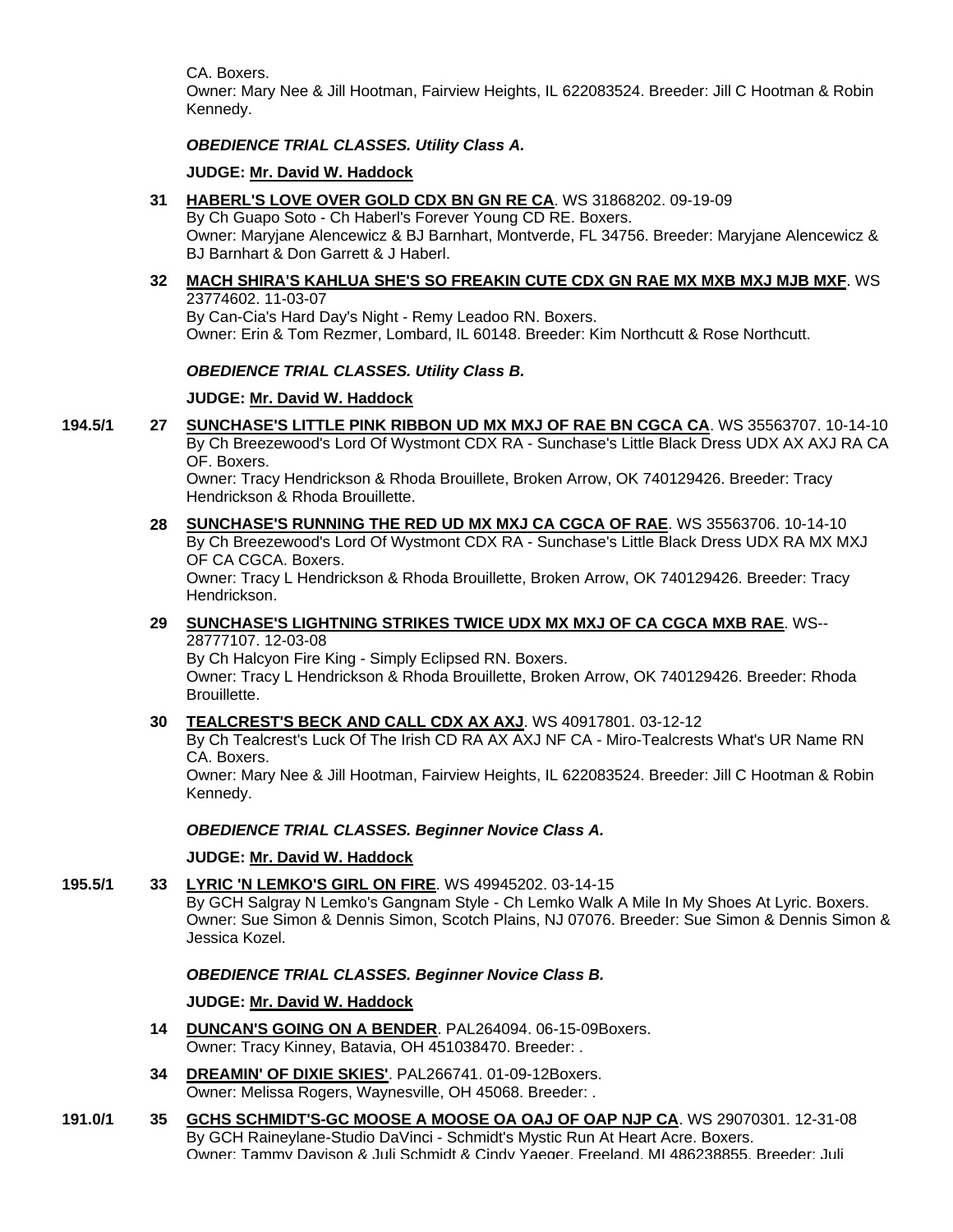Schmidt & Cindy Yaeger.

- **36 [SARKEL'S STEPPIN RIGHT ALONG CAA RN CGC](http://infodog.com/my/drlookup2.htm?makc=WS%2043592804&mdog=Sarkel%27s+Steppin+Right+Along+CAA+RN+CGC&wins=all)**. WS 43592804. 03-09-13 By Ch Hi-Stand's How Doya Like "Me" Now - Sarkels'Up The Ante At Hidden Creek. Boxers. Owner: Vicki L Sinner & Ann Gilbert, Hastings, NE 68901. Breeder: Ann Gilbert & Doris Honey Pippen.
- **190.0/2 37 [CH BREHO ALMOST GOT AWAY, RATO](http://infodog.com/my/drlookup2.htm?makc=WS%2041013601&mdog=Ch+Breho+Almost+Got+Away,+RatO&wins=all)**. WS 41013601. 04-15-12

By Ch Storybook Page After Page - GCH Breho Emerson Dream Walkin' RN BN CD. Boxers. Owner: Suzanne Crites & Brenda Stuckey & Karen Emerson & T Galle, Hot Springs, AR 71913. Breeder: Suzanne Crites & Brenda Stuckey & Karen Emerson & T Galle.

**38 [CAN-CIA'S MCCOY'S MAN IN THE MIRROR CAA](http://infodog.com/my/drlookup2.htm?makc=WS%2039750201&mdog=Can-cia%27s+McCoy%27s+Man+In+The+Mirror+CAA&wins=all)**. WS 39750201. 12-22-11 By Ch Silverlane's Excalibur - Ch Backwood's Taylor Made Illusion. Boxers. Owner: L McCoy & B & B Staley, Monrovia, IN 46157. Breeder: S South & S Canciamille.

#### **188.0/3 39 [OLYMPIC'S TAKE IT AWAY](http://infodog.com/my/drlookup2.htm?makc=WS%2049995002&mdog=Olympic%27s+Take+It+Away&wins=all)**. WS 49995002. 02-20-15 By Ch Oak Knoll's Justice For All - Olympic's What Can I Say?. Boxers. Owner: Debora & Randall Hall, Louisville, KY 40222. Breeder: Julie Wilmore & Claudia Parsons.

- **40 [CICERON KAMENICKI](http://infodog.com/my/drlookup2.htm?makc=WS%2051950302&mdog=Ciceron+Kamenicki&wins=all)**. WS 51950302. 05-24-15 By Varanao Della Rocca Costanza - UR14710501 - Xenia Kamenicka - UR14710601. Boxers. Owner: Jeannie McElroy & Ellasha Ferriell, Crittenden, KY 41030. Breeder: Vladimir Vragocanski.
- **41 [TEALCREST'S CIRCLE OF LIFE RN](http://infodog.com/my/drlookup2.htm?makc=WS%2045945501&mdog=TealCrest%27s+Circle+Of+Life+RN&wins=all)**. WS 45945501. 12-17-13 By Ch Storybook's Page After Page - GCH TealCrest's Spitfire CAA BN RN RATO. Boxers. Owner: Jill Hootman, Clarksville, TN 37040. Breeder: Jill Hootman. (Rick Justice, Agent).

## *OBEDIENCE TRIAL CLASSES. Preferred Novice Class.*

### **JUDGE: [Mr. Fred Buroff](http://infodog.com/show/judge/jdgprofile.htm?jn=5277)**

**JUDG 18 [KILLIAN PEEKABOO HIRSCH V BIG MAC BN](http://infodog.com/my/drlookup2.htm?makc=WS%2043747705&mdog=Killian+Peekaboo+Hirsch+V+Big+Mac+BN&wins=all)**. WS 43747705. 03-31-13 By Eloy Von Haus Sonnenstrahl - Falk Z Ringu Von Der Big Mac. Boxers. Owner: Christina Hirsch & Jeannie Mcelroy, Rocky River, OH 44116. Breeder: Jeannie Mcelroy.

## *OBEDIENCE TRIAL CLASSES. Graduate Novice Class.*

#### **JUDGE: [Mr. Fred Buroff](http://infodog.com/show/judge/jdgprofile.htm?jn=5277)**

**21 [HALL'S ANGEL OF MINE CD BN RE RAE](http://infodog.com/my/drlookup2.htm?makc=PAL256182&mdog=Hall%27s+Angel+Of+Mine+CD+BN+RE+RAE&wins=all)**. PAL256182. 01-03-10Boxers. Owner: Debora & Randall W Hall, Louisville, KY 402220000. Breeder: .

## *OBEDIENCE TRIAL CLASSES. Preferred Open Class.*

## **JUDGE: [Mr. Fred Buroff](http://infodog.com/show/judge/jdgprofile.htm?jn=5277)**

**43 [CH PEPRHL'S DANCE FEVER VCD1 RE AXP AJP THDA CGC](http://infodog.com/my/drlookup2.htm?makc=WS%2030844202&mdog=Ch+Peprhl%27s+Dance+Fever+VCD1+RE+AXP+AJP+THDA+CGC&wins=all)**. WS 30844202. 06-29-09 By OTCH Ch Regal's Heeere's Johnny UDX OM3 - Ch Peprhl Will You Dance Marbo CDX RE AX AXJ OF. Boxers.

Owner: Sue Ann Thompson, North Liberty, IA 523179540. Breeder: Sue Ann Thompson.

**193.5/1 44 [SUNCHASE'S SMACK ME BLACK CDX RE BN GN CAA DN](http://infodog.com/my/drlookup2.htm?makc=WS%2035563702&mdog=Sunchase%27s+Smack+Me+Black+CDX+RE+BN+GN+CAA+DN&wins=all)**. WS 35563702. 10-14-10 By Ch Breezewoods Lord Of Wystmont CDX RE - Sunchase's Little Black Dress UDX OM1 RA OA AXJ. Boxers. Owner: Robin Vaughan & Tracy Hendrickson & Rhoda Goselin-Brouillette, West Fork, AR 72774. Breeder: Tracy Hendrickson & Rhoda Goselin-Brouillette.

## *OBEDIENCE TRIAL CLASSES. Graduate Open Class.*

**JUDGE: [Mr. David W. Haddock](http://infodog.com/show/judge/jdgprofile.htm?jn=18846)**

**24 CH PEPRHL [LIFE'S A DANCE WITH DEBLYN VCD2 BN RE TDX OA OAJ HT PT](http://infodog.com/my/drlookup2.htm?makc=WS%2030844201&mdog=Ch+Peprhl+Life%27s+A+Dance+With+DebLyn+VCD2+BN+RE+TDX+OA+OAJ+HT+PT&wins=all)**. WS 30844201. 06-29-09

By Ch OTCH Regal's Heeere's Johnny UDX RN - Ch Peprhl Will You Dance Marbo CD RE AX AXJ OF. Boxers.

Owner: Debra Owens & Caitlyn Owens, Luther, IA 501520357. Breeder: Sue Ann Thompson.